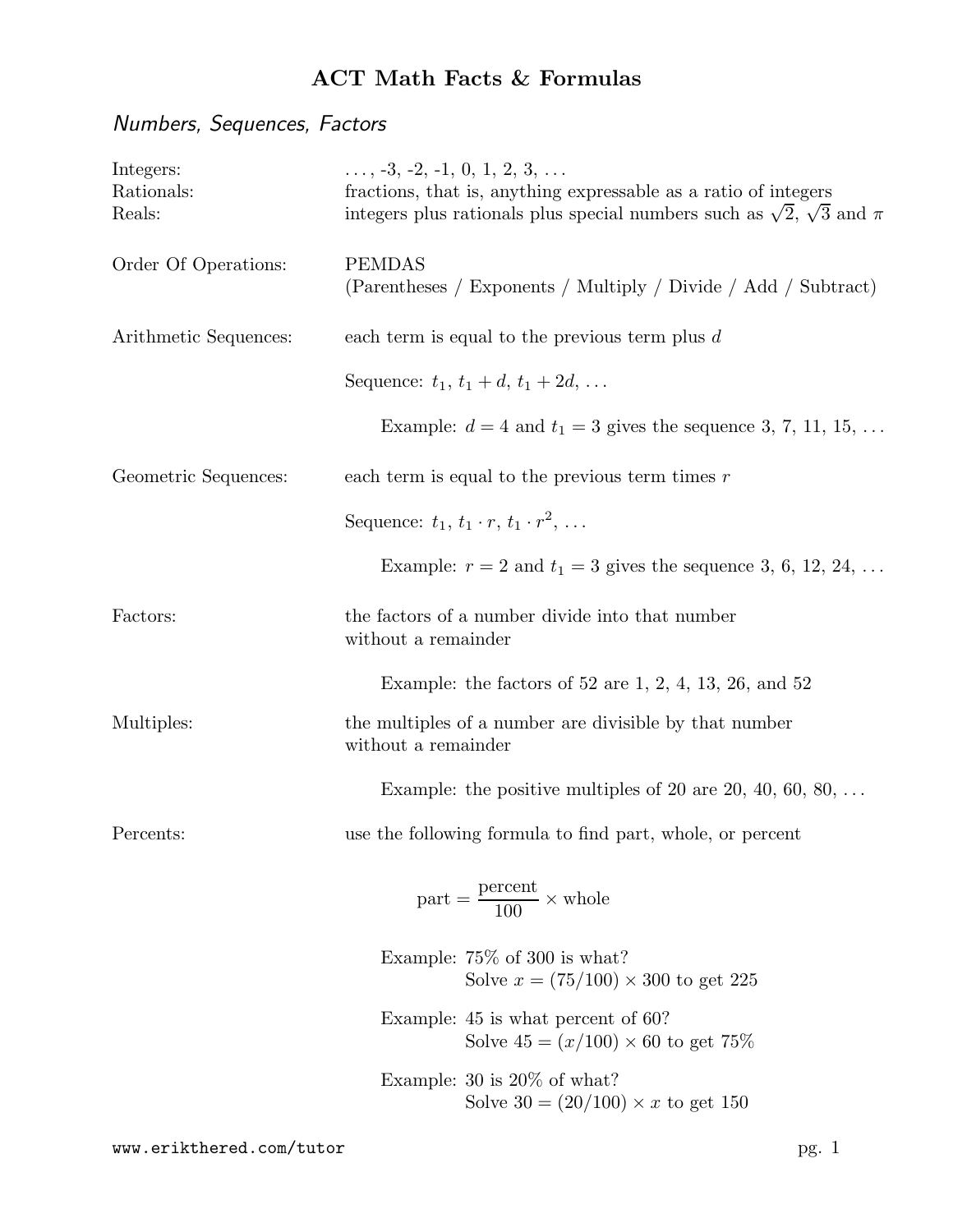Averages, Counting, Statistics, Probability

average = sum of terms number of terms

 $\text{average speed} = \frac{\text{total distance}}{1 + \frac{1}{2}}$ total time

 $sum = average \cdot (number \space of \space terms)$ 

 $mode = value$  in the list that appears most often

 $median = middle value$  in the list

median of  $\{3, 9, 10, 27, 50\} = 10$ median of  $\{3, 9, 10, 27\} = (9 + 10)/2 = 9.5$ 

Fundamental Counting Principle:

If an event can happen in  $N$  ways, and another, independent event can happen in M ways, then both events together can happen in  $N \times M$  ways. (Extend this for three or more:  $N_1 \times N_2 \times N_3 \dots$ )

Probability (Optional):

probability  $=\frac{\text{number of desired outcomes}}{1-\frac{c}{c}+\frac{1}{c}}$ number of total outcomes

Example: each ACT math multiple choice question has five possible answers, one of which is the correct answer. If you guess the answer to a question completely at random, your probability of getting it right is  $1/5 = 20\%$ .

The probability of two different events A and B both happening is  $P(A \text{ and } B) = P(A) \cdot P(B)$ , as long as the events are independent (not mutually exclusive).

Powers, Exponents, Roots

$$
x^{a} \cdot x^{b} = x^{a+b} \qquad x^{a}/x^{b} = x^{a-b} \qquad 1/x^{b} = x^{-b}
$$
  
\n
$$
(x^{a})^{b} = x^{a \cdot b} \qquad (xy)^{a} = x^{a} \cdot y^{a} \qquad (-1)^{n} = \begin{cases} +1, & \text{if } n \text{ is even;} \\ -1, & \text{if } n \text{ is odd.} \end{cases}
$$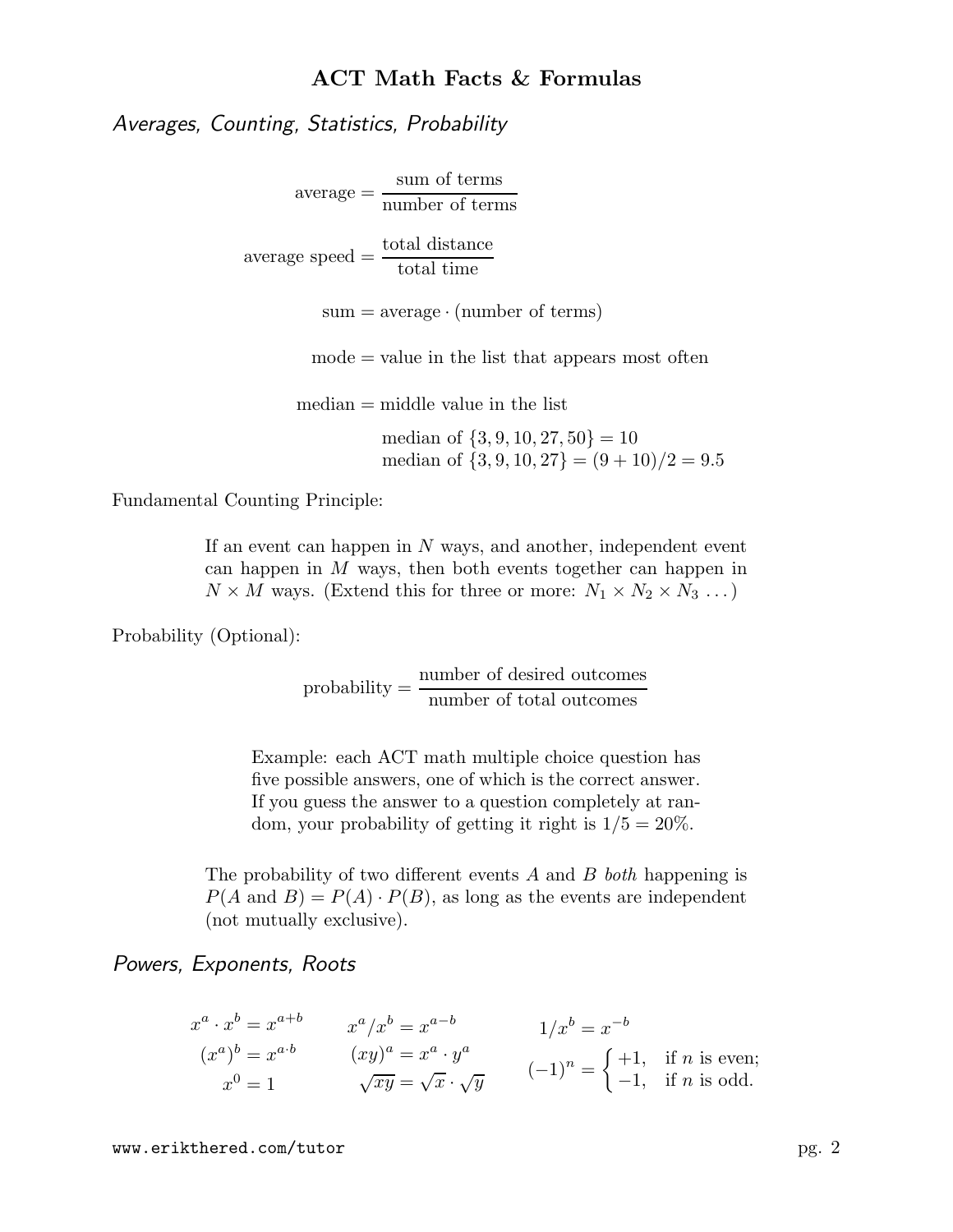Factoring, Solving

 $(x + a)(x + b) = x<sup>2</sup> + (b + a)x + ab$  "FOIL"  $a^2-b$ "Difference Of Squares"  $a^2 + 2ab + b^2 = (a + b)(a + b)$  $a^2 - 2ab + b^2 = (a - b)(a - b)$  $x^2 + (b + a)x + ab = (x + a)(x + b)$  "Reverse FOIL"

You can use Reverse FOIL to factor a polynomial by thinking about two numbers a and b which add to the number in front of the  $x$ , and which multiply to give the constant. For example, to factor  $x^2 + 5x + 6$ , the numbers add to 5 and multiply to 6, i.e.,  $a = 2$  and  $b = 3$ , so that  $x^2 + 5x + 6 = (x + 2)(x + 3)$ .

To solve a quadratic such as  $x^2+bx+c=0$ , first factor the left side to get  $(x+a)(x+b)=0$ , then set each part in parentheses equal to zero. E.g.,  $x^2 + 4x + 3 = (x+3)(x+1) = 0$  so that  $x = -3$  or  $x = -1$ .

To solve two linear equations in  $x$  and  $y$ : use the first equation to substitute for a variable in the second. E.g., suppose  $x + y = 3$  and  $4x - y = 2$ . The first equation gives  $y = 3 - x$ , so the second equation becomes  $4x - (3 - x) = 2 \Rightarrow 5x - 3 = 2 \Rightarrow x = 1, y = 2$ .

Solving two linear equations in x and y is geometrically the same as finding where two lines intersect. In the example above, the lines intersect at the point  $(1, 2)$ . Two parallel lines will have no solution, and two overlapping lines will have an infinite number of solutions.

## **Functions**

A function is a rule to go from one number  $(x)$  to another number  $(y)$ , usually written

$$
y = f(x).
$$

The set of possible values of x is called the *domain* of  $f()$ , and the corresponding set of possible values of y is called the *range* of  $f(.)$ . For any given value of x, there can only be one corresponding value y.

Absolute value:

$$
|x| = \begin{cases} +x, & \text{if } x \ge 0; \\ -x, & \text{if } x < 0. \end{cases}
$$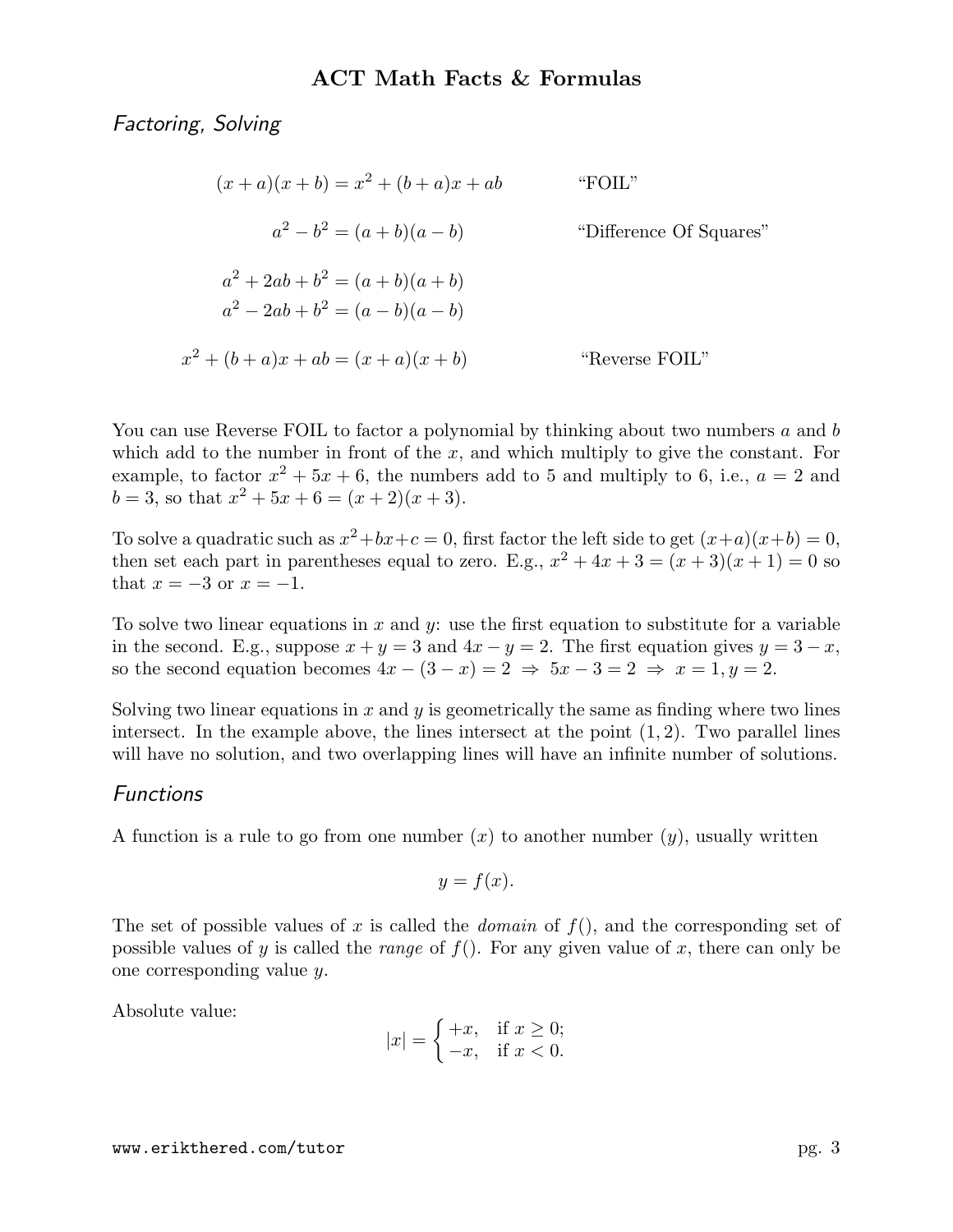Logarithms (Optional):

Logarithms are basically the inverse functions of exponentials. The function  $\log_b x$  answers the question: b to what power gives  $x$ ? Here, b is called the logarithmic "base". So, if  $y = \log_b x$ , then the logarithm function gives the number y such that  $b^y = x$ . For example,  $\log_3 \sqrt{27} = \log_3 \sqrt{3^3} = \log_3 3^{3/2} = 3/2 = 1.5$ . Similarly,  $\log_b b^n = n$ .

A useful rule to know is:  $\log_b xy = \log_b x + \log_b y$ .

#### Complex Numbers

A complex number is of the form  $a + bi$  where  $i^2 = -1$ . When multiplying complex numbers, treat *i* just like any other variable (letter), except remember to replace powers of i with  $-1$  or 1 as follows (the pattern repeats after the first four):

|  | $i^0 = 1$ $i^1 = i$ $i^2 = -1$ $i^3 = -i$ |  |
|--|-------------------------------------------|--|
|  | $i^4 = 1$ $i^5 = i$ $i^6 = -1$ $i^7 = -i$ |  |

For example, using "FOIL" and  $i^2 = -1$ :  $(1+3i)(5-2i) = 5-2i+15i-6i^2 = 11+13i$ .

#### Lines (Linear Functions)

Consider the line that goes through points  $A(x_1, y_1)$  and  $B(x_2, y_2)$ .

Distance from *A* to *B*: 
$$
\sqrt{(x_2 - x_1)^2 + (y_2 - y_1)^2}
$$
  
Mid-point of the segment  $\overline{AB}$ : 
$$
\left(\frac{x_1 + x_2}{2}, \frac{y_1 + y_2}{2}\right)
$$
  
Slope of the line: 
$$
\frac{y_2 - y_1}{x_2 - x_1} = \frac{\text{rise}}{\text{run}}
$$

Point-slope form: given the slope m and a point  $(x_1, y_1)$  on the line, the equation of the line is  $(y - y_1) = m(x - x_1)$ .

Slope-intercept form: given the slope  $m$  and the y-intercept  $b$ , then the equation of the line is  $y = mx + b$ .

To find the equation of the line given two points  $A(x_1, y_1)$  and  $B(x_2, y_2)$ , calculate the slope  $m = (y_2 - y_1)/(x_2 - x_1)$  and use the point-slope form.

Parallel lines have equal slopes. Perpendicular lines (i.e., those that make a 90◦ angle where they intersect) have negative reciprocal slopes:  $m_1 \cdot m_2 = -1$ .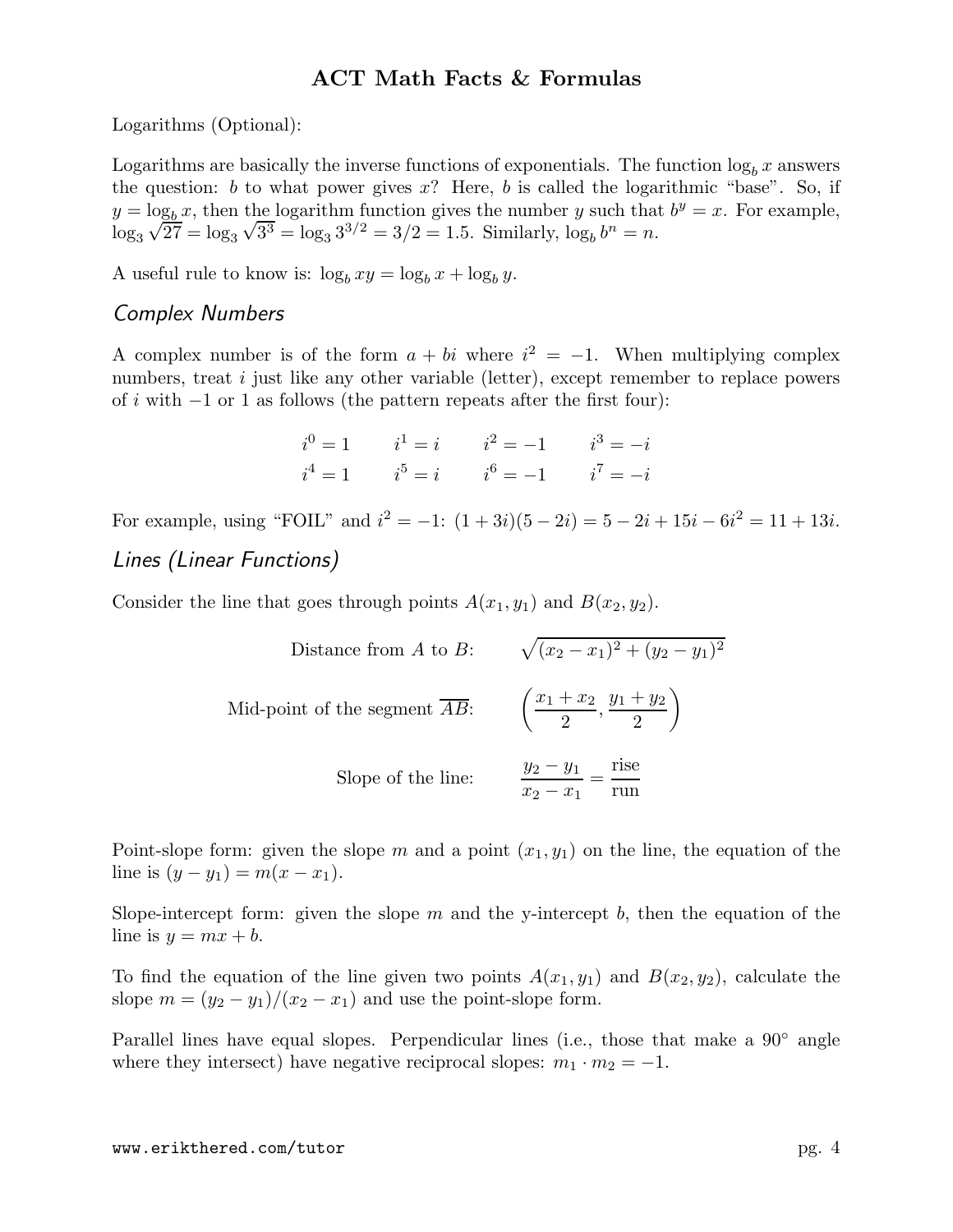

Intersecting lines: opposite angles are equal. Also, each pair of angles along the same line add to 180°. In the figure above,  $a + b = 180^\circ$ .

Parallel lines: eight angles are formed when a line crosses two parallel lines. The four big angles  $(a)$  are equal, and the four small angles  $(b)$  are equal.

#### **Triangles**

Right triangles:



 $a^2 + b^2 = c$ 

<sup>2</sup> Special Right Triangles

A good example of a right triangle is one with  $a = 3$ ,  $b = 4$ , and  $c = 5$ , also called a 3-4-5 right triangle. Note that multiples of these numbers are also right triangles. For example, if you multiply these numbers by 2, you get  $a = 6$ ,  $b = 8$ , and  $c = 10$  (6-8–10), which is also a right triangle.

All triangles:

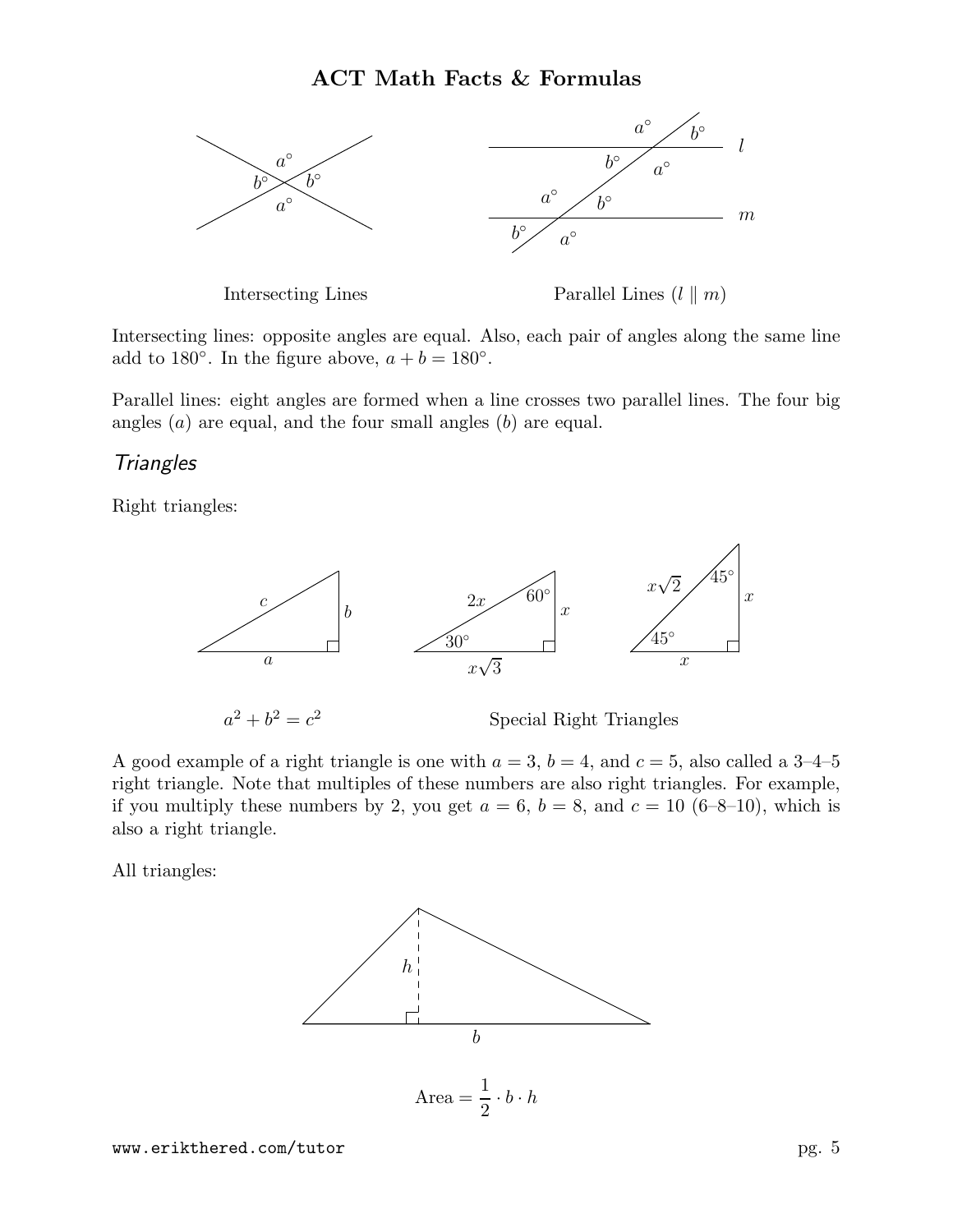Angles on the inside of any triangle add up to  $180^\circ$ .

The length of one side of any triangle is always less than the sum and more than the difference of the lengths of the other two sides.

An exterior angle of any triangle is equal to the sum of the two remote interior angles.

Other important triangles:

| Equilateral: |  | These triangles have three equal sides, and all three angles are $60^{\circ}$ . |
|--------------|--|---------------------------------------------------------------------------------|
|              |  |                                                                                 |

- Isosceles: An isosceles triangle has two equal sides. The "base" angles (the ones opposite the two sides) are equal (see the  $45^{\circ}$  triangle above).
- Similar: Two or more triangles are similar if they have the same shape. The corresponding angles are equal, and the corresponding sides are in proportion. For example, the 3–4–5 triangle and the 6–8–10 triangle from before are similar since their sides are in a ratio of 2 to 1.

#### **Trigonometry**

Referring to the figure below, there are three important functions which are defined for angles in a right triangle:



 $\sin \theta =$ opposite hypotenuse "SOH"  $\cos \theta =$ adjacent hypotenuse "CAH"  $\tan \theta =$ opposite adjacent "TOA"

(the last line above shows a mnemonic to remember these functions: "SOH-CAH-TOA") Optional: A useful relationship to remember which works for any angle  $\theta$  is:

$$
\sin^2\theta + \cos^2\theta = 1.
$$

For example, if  $\theta = 30^{\circ}$ , then (refer to the Special Right Triangles figure) we have sin 30<sup>°</sup> =  $1/2$ ,  $\cos 30° = \sqrt{3}/2$ , so that  $\sin^2 30° + \cos^2 30° = 1/4 + 3/4 = 1$ .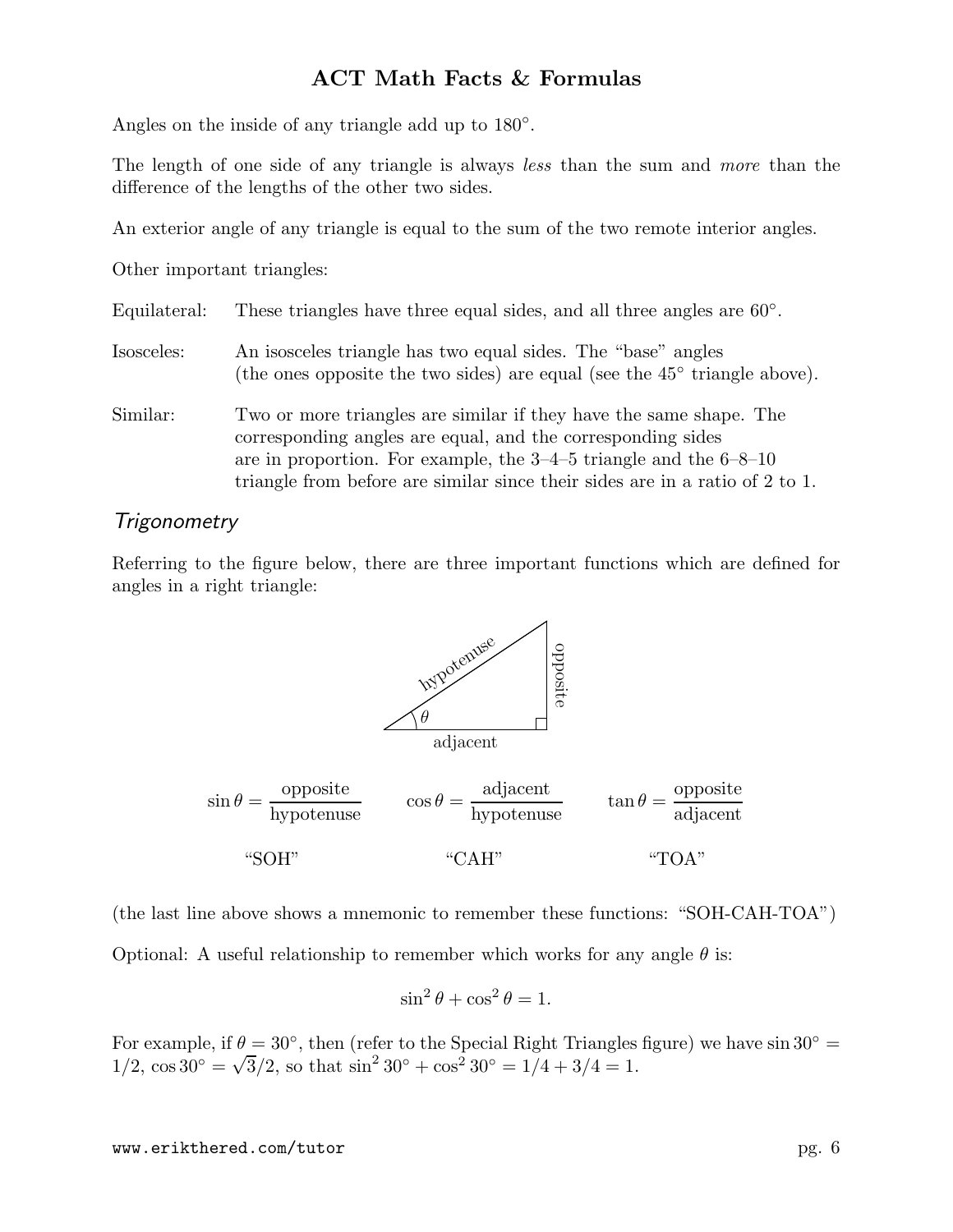Circles



Equation of the circle (above left figure):  $x^2 + (y - k)^2 = r^2$ .

Another way to measure angles is with radians. These are defined such that  $\pi$  radians is equal to 180<sup>°</sup>, so that the number of radians in a circle is  $2\pi$  (or 360<sup>°</sup>).

To convert from degrees to radians, just multiply by  $\pi/180^{\circ}$ . For example, the number of radians in 45<sup>°</sup> is 0.785, since  $45^\circ \cdot \pi/180^\circ = \pi/4$  rad  $\approx 0.785$  rad.

# Rectangles And Friends

Rectangles and Parallelograms:



Trapezoids (Optional):